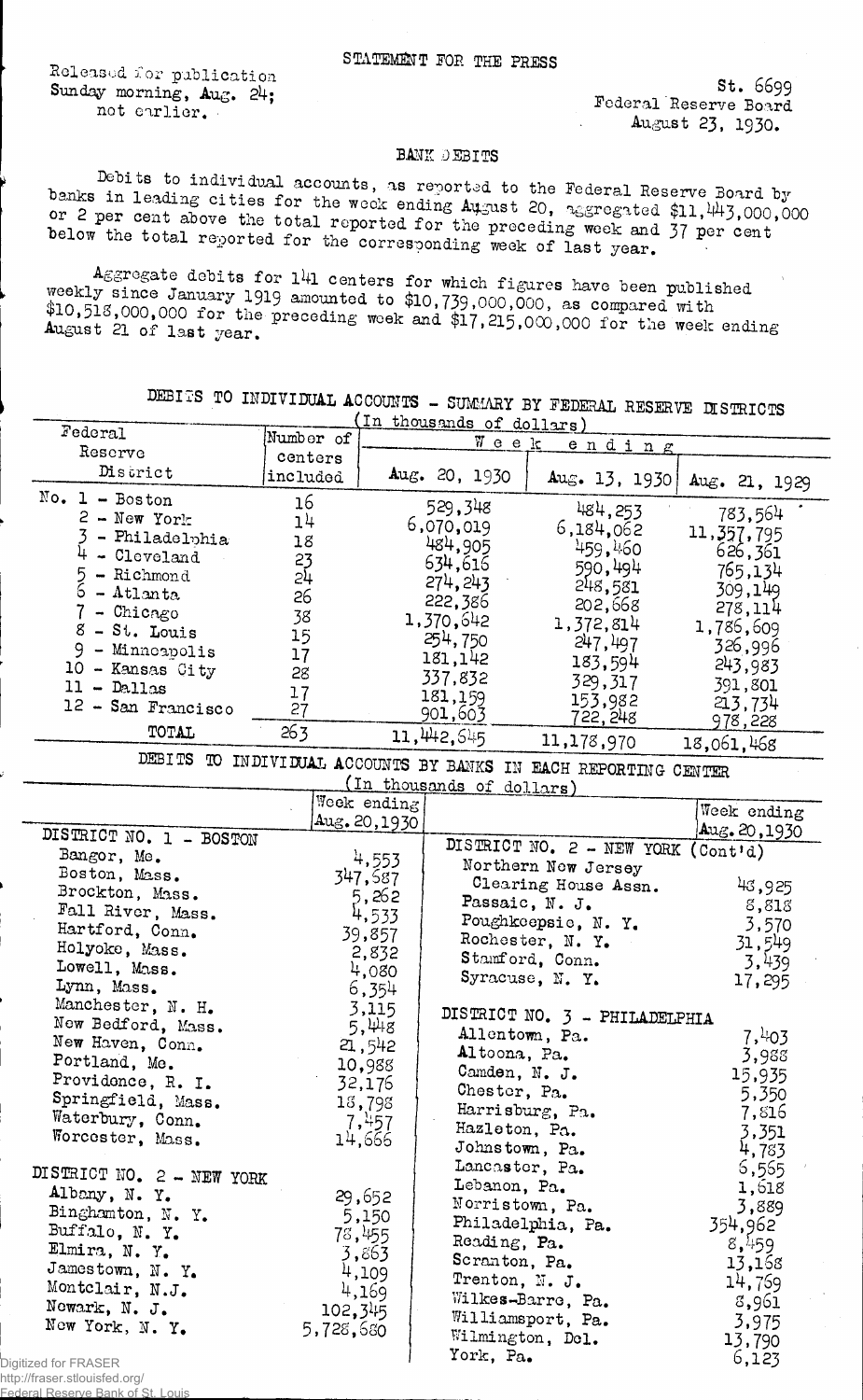DEBITS TO INDIVIDUAL ACCOUNTS BY BANKS IN EACH REPORTING CENTER

|                                   | <u>St. 6699a</u>    |                                                   |               |
|-----------------------------------|---------------------|---------------------------------------------------|---------------|
|                                   | Week ending         |                                                   | Week ending   |
|                                   | $Au_{C}$ . 20, 1930 |                                                   | Aug. 20, 1930 |
| DISTRICT NO. 4 - CLEVELAND        |                     | DISTRICT NO. $6 - \text{ATLANTA} (\text{cont-d})$ |               |
| Akron, Ohio                       | 21,520              | Elberton, Ga.                                     | 112           |
| Butler, Pa.                       | 3,779               | Hattiesburg, Miss.                                | 1,107         |
| Canton, Ohio                      |                     | Jackson, Miss.                                    | 4,548         |
| Cincinnati, Ohio                  | 82,173              | Jacksonville, Fla.                                | 14,063        |
| Cleveland, Ohio                   | 166,882             | Knoxville, Tenn.                                  | 7,299         |
| Columbus, Ohio                    | 38,783              | Macon, Ga.                                        | 3,189         |
| Dayton, Ohio                      | 18,498              | Meridian, Miss.                                   | 2,692         |
| Erie, Pa.                         | 8,801               | Miami, Fla.                                       | 4,693         |
| Franklin, Pa.                     |                     | Mobile, Ala.                                      | 7,342         |
| Greensburg, Pa.                   | 4,321               | Montgomery, Ala.                                  | 3,934         |
| Hamilton, Ohio                    | 2,992               | Nashville, Tenn.                                  | 20,472        |
| Homestead, Pa.                    | 1,109               | Newnan, Ga.                                       | 344           |
| Lexington, Ky.                    | 4,121               | New Orleans, La.                                  | 56,395        |
| Lima, Ohio                        | 2,685               | Pensacola, Fla.                                   | 1,580         |
| Lorain, Ohio                      | 1,347               | Savannah, Ga.                                     | 6,762         |
| Middletown, Ohio                  | 2,256               | Tampa, Fla.                                       |               |
| Oil City, Pa.                     | 4,107               |                                                   | 5,604         |
| Pittsburgh, Pa.                   | 195,521             | Valdosta, Ga.                                     | 1,783         |
| Springfield, Ohio                 | 4,524               | Vicksburg, Miss.                                  | 1,007         |
| Steubenville, Ohio                | 2,048               |                                                   |               |
| Toledo, Ohio                      | 41,043              | DISTRICT NO. 7 - CHICAGO                          |               |
| Warren, Ohio                      | 2,112               | Adrian, Mich.                                     | 850           |
| Wheeling, W. Va.                  | 10,650              | Aurora, Ill.                                      | 3,374         |
| Youngstown, Ohio                  | 13,230              | Battle Creek, Mich.                               | 4,724         |
| Zanesville, Ohio                  | 2,114               | Bay City, Mich.                                   | 2,601         |
|                                   |                     | Bloomington, Ill.                                 | 3,223         |
| DISTRICT NO. 5 - RICHMOND         |                     | Cedar Rapids, Ia.                                 | 10,367        |
| Asheville, N. C.                  | 4,454               | Champaign-Urbana, Ill.                            | 3,400         |
| Baltimore, Md.                    | 97,631              | Chicago, Ill.                                     | 827,934       |
| Charleston, S. C.                 | 5,630               | Danville, Ill.                                    | 2,543         |
| Charleston, W. Va.                | 8,467               | Davenport, Ia.                                    | 10,968        |
| Charlotte, N. C.                  | 10,144              | Decatur, Ill.                                     | 4,707         |
| Columbia, S. C.                   | 3,817               | Des Moines, Iowa                                  | 17,648        |
| Cumberland, Md.                   | 2,182               | Detroit, Mich.                                    | $-226,274$    |
| Danville, Va.                     | 1,847               | Dubuque, Iowa                                     | 2,753         |
| Durham, N. C.                     | 5,377               | Flint, Mich.                                      | 8,333         |
|                                   | 3,662               | Fort Wayne, Ind.                                  | 10,320        |
| Greensboro, N. C.                 | 3,212               | Gary, Ind.                                        | 4,458         |
| Greenville, S. C.                 | 2,250               | Grand Rapids, Mich.                               | 14,882        |
| Hagerstown, Md.                   | 4,931               | Green Bay, Wis.                                   | 3,657         |
| Huntington, W. Va.                | 3,817               | Hammond, Ind.                                     | 3,825         |
| Lynchburg, Va.                    | 2,000               | Indianapolis, Ind.                                | 39,507        |
| Newport News, Va.<br>Norfolk, Va. | 11,848              | Jackson, Mich.                                    | 5,522         |
| Portsmouth, Va.                   | 1,103               | Kalamazoo, Mich.                                  | 5,805         |
| Raleigh, N. C.                    | 3,595               | Lansing, Mich.                                    | 5,853         |
| Richmond, Va.                     | 30,956              | Mason City, Iowa                                  | 2,800         |
| Roanoke, Va.                      | 6,771               | Milwaukee, Wis.                                   | 70,829        |
|                                   | 2,105               | Moline, Ill.                                      | 2,567         |
| Spartanburg, S. C.                | 48,696              | Muscatine, Ia.                                    | 1,144         |
| Washington, D. C.                 |                     | Oshkosh, Wis.                                     | 2,527         |
| Wilmington, N. C.                 | 2,587               | Peoria, Ill.                                      | 12,526        |
| Winston-Salem, N. C.              | 7,161               | Rockford, Ill.                                    | 6,410         |
|                                   |                     | Saginaw, Mich.                                    | 4,891         |
| DISTRICT NO. 6 - ATLANTA          |                     | Sheboygan, Wis.                                   | 3,496         |
| Albany, Ga.                       | 1,176               | Sioux City, Iowa                                  | 12,648        |
| Atlanta, Ga.                      | 35,050              | South Bend, Ind.                                  | 12,152        |
| Augusta, Ga.                      | 4,131               | Springfield, Ill.                                 | 6,763         |
| Birmingham, Ala.                  | 24,350              | Terre Haute, Ind.                                 | 4,183         |
| Brunswick, Ga.                    | 641                 | Waterloo, Iowa                                    | 4,178         |
| Chattanooga, Tenn.                | 10,600              |                                                   |               |
| Columbus, Ga.                     | 2,801               |                                                   |               |
| Dothan, Ala.                      | 711                 |                                                   |               |

i.

 $\mathcal{A}^{\mathcal{A}}$  ,  $\mathcal{A}^{\mathcal{A}}$  $\overline{a}$